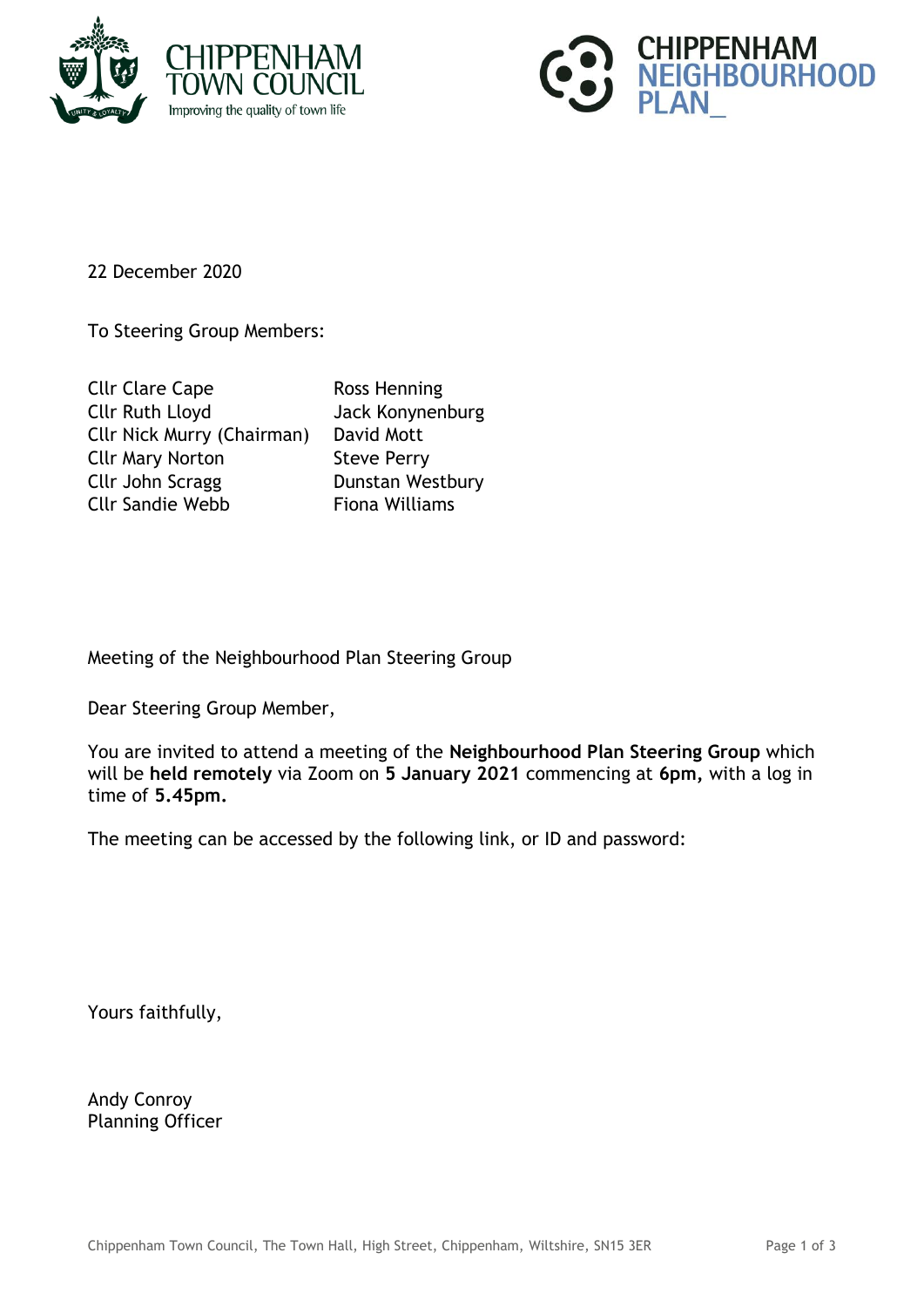## Agenda

## **Neighbourhood Plan Steering Group Meeting – 5 January 2021, 6pm, Remote Meeting (via Zoom)**

| 1. | <b>APOLOGIES FOR ABSENCE</b>                                                                                                                                                                                                          |
|----|---------------------------------------------------------------------------------------------------------------------------------------------------------------------------------------------------------------------------------------|
| 2. | DECLARATION OF INTEREST                                                                                                                                                                                                               |
|    | All Members of the Steering Group are reminded to declare any pecuniary or non-<br>pecuniary interests they may have, in accordance with the Town Council's latest<br>approved Code of Conduct                                        |
| 3. | PROTOCOL FOR VIRTUAL MEETINGS OF THE NPSG                                                                                                                                                                                             |
|    | To note, and to apply, the Protocol to this virtual meeting (copy attached)                                                                                                                                                           |
| 4. | <b>MINUTES</b>                                                                                                                                                                                                                        |
|    | To approve as a correct record and to sign the draft minutes of the meetings held on 1<br>December 2020 (copy attached)                                                                                                               |
| 5. | <b>CHAIRMAN'S ANNOUNCEMENTS</b>                                                                                                                                                                                                       |
| 6. | <b>WALPA / WILTSHIRE COUNCIL UPDATES</b>                                                                                                                                                                                              |
|    | Chairman/Planning Officer to feed back to Steering Group Members on recent WALPA<br>meeting with Wiltshire Council and update on Wiltshire 5yr housing land supply figure                                                             |
| 7. | <b>POLICY PLANNER</b>                                                                                                                                                                                                                 |
|    | To note the updated Policy Planner                                                                                                                                                                                                    |
| 8. | <b>DRAFT POLICIES REVIEW</b>                                                                                                                                                                                                          |
|    | To agree in principle or recommend adjustments to the following draft policies as<br>summarised:                                                                                                                                      |
|    | • 8.1 - Access for the Differently Abled and Those With Reduced Mobility                                                                                                                                                              |
|    | • 8.2 - Waymarking Signage on the Footpath Network                                                                                                                                                                                    |
|    | To agree in principle or recommend adjustments to each draft policy/item (which have<br>been amended and brought back to SG Members at their request):                                                                                |
|    | • 8.3 - River Green Corridor                                                                                                                                                                                                          |
| 9. | <b>COMMENTS ON VERSION 1 OF DRAFT PLAN</b>                                                                                                                                                                                            |
|    | To consider proposed changes/additions to the text of the draft plan suggested by<br>Steering Group Members as per the table of comments (to be circulated separately to<br>Steering Group Members on 5 January 2021) in relation to: |
|    | a) How your policies relate to other policies                                                                                                                                                                                         |